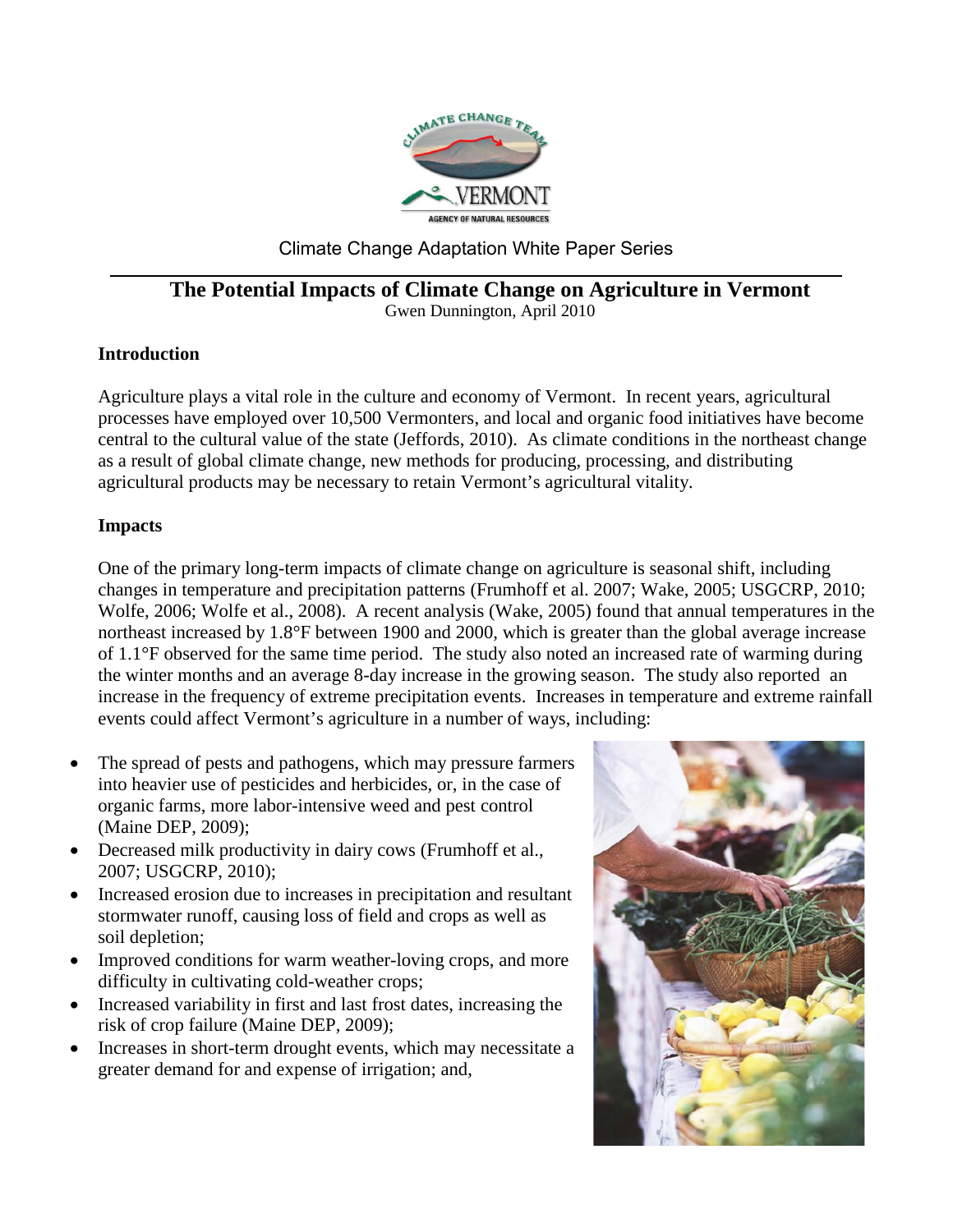• An increase in the length of the growing season, which may improve the growing conditions and increase the productivity of warm-weather crops, and will likely decrease the productivity of coldweather crops.

The magnitude of these challenges depends on a number of different external factors, many of which are not fully understood. In the lower emissions scenario, Vermont can expect to see moderate decreases in productivity and gradual changes toward warmer weather crops. In the higher emission scenario, research suggests the state can expect far more drastic and potentially detrimental climate changes (Frumhoff et al., 2007)

## **Vulnerabilities**

## *Crop Yields*

Cold-weather crops will be among the most vulnerable, as annual average temperatures increase (USGCRP, 2010). Grain crops such as field corn, wheat, and oats tend to experience lower yields when summer temperatures rise, and even warm-weather crops such as tomatoes and snap peas can suffer reduced productivity if exposed to >90°F temperatures at critical stages of development (Frumhoff et al., 2007). Many fruits, including apples, cranberries and blueberries, require approximately 1,000 hours below 45°F each winter to produce profitable yields in the summer and fall. Under the high emissions scenario, winter temperatures in southern Vermont may not be cold enough to consistently meet these requirements (Frumhoff et al., 2007; Wolfe et al., 2008; USGCRP, 2010).

### *Maple Sugaring*

Maple syrup production in Vermont is a cultural tradition and a \$200 million industry (Perkins, 2007). The impact of climate change on maple syrup production is not certain, but the earlier warming temperatures are making it increasingly difficult for syrup producers to know when to tap the trees. If they go by the traditional tapping dates, they risk missing the first and finest syrup, but if they tap too early they risk shortening their production season, since the holes eventually fill in with bacteria. Records of tapping dates show that the season is beginning about 8 days earlier than it did 40 years ago, and the end of the sugaring season is about 11 days earlier. In addition, changes to the pattern of freezethaw can create conditions of low sap flow rates unless sugaring pipelines are equipped with vacuum pumps. In the long-term, temperature and precipitation regimes are expected to alter the abundance of sugar maple trees in Vermont, favoring more warm-weather species.

### *Dairy Industry*

The dairy industry faces its own set of potential setbacks. Although the optimal temperature for milk production ranges from 40-75°F, heat stress can occur at temperatures as low as 75° on especially humid days, which can reduce milk production anywhere from 5-20% (Frumhoff et al., 2007), Practices exist to help reduce heat stress, but are probably not cost-effective for small dairy producers. If temperatures continue to rise at the current observed rate, it may cause a significant decrease in the productivity of the Vermont dairy industry, which accounts for 70-80% of the state's agricultural sales annually (Parsons, 2011). Heat stress may further jeopardize the economic viability of many small farms in the state (USGCRP, 2010; Frumhoff et al., 2007).

### **Minimizing the Impacts**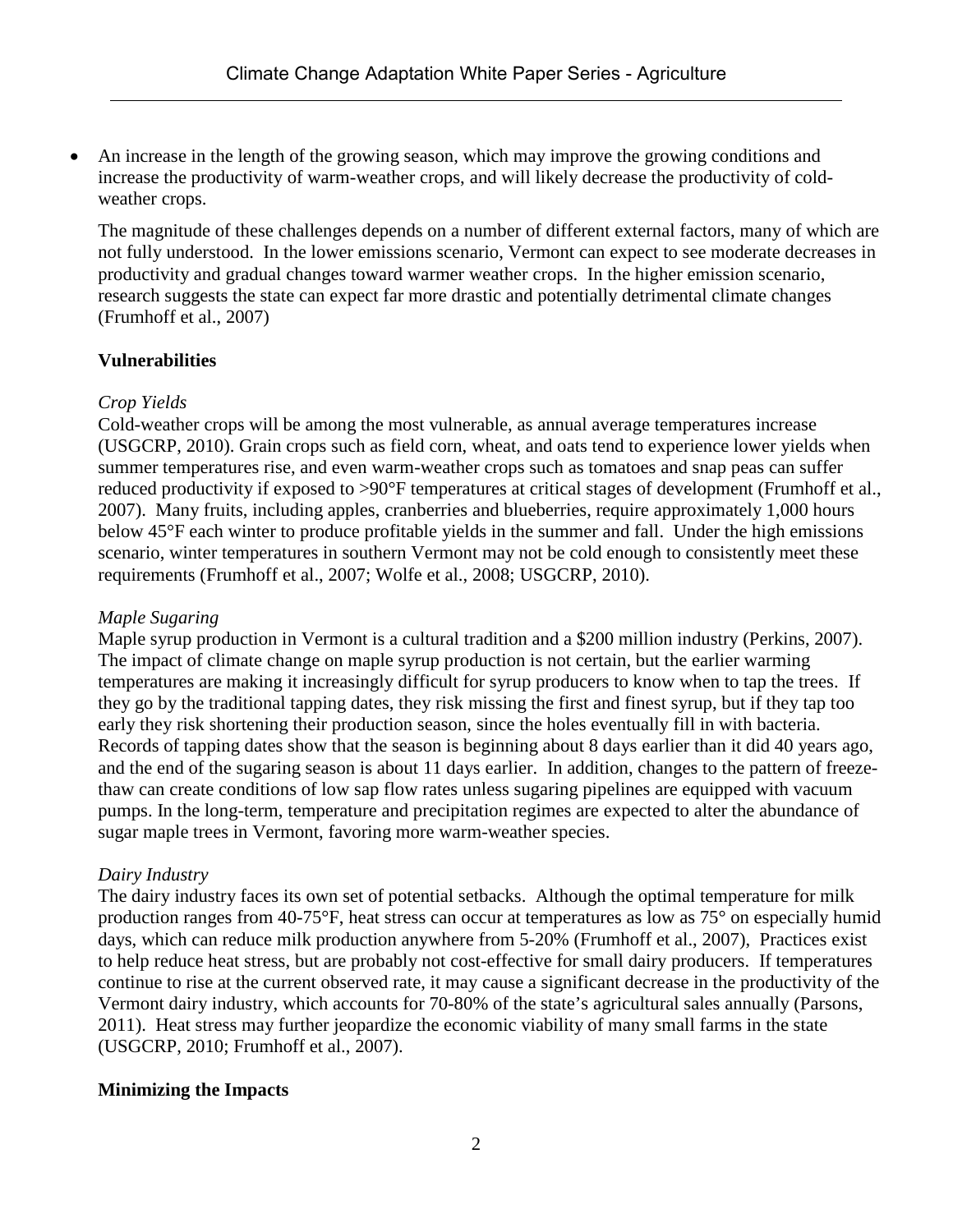# *Mitigating Greenhouse Gas Emissions*

Vermont's agricultural lands can reduce atmospheric carbon by absorbing carbon dioxide and storing it in plant matter and soils. Carbon storage may increase in Northeast forests as the growing season lengthens and temperatures rise, but farming practices will help determine how much  $CO<sub>2</sub>$  can be sequestered. Limiting tillage on the farm, which releases CO<sub>2</sub> stored in the soil, will increase the sequestration potential of Vermont's soils. More efficient use of nitrogen fertilizers is another ghgsaving strategy, since nitrogen fertilizers are extremely energy-intensive to produce and generate nitrous oxides, another set of greenhouse gases. Policy options include establishing public and private forest management best practices to increase and maintain carbon storage potential across the state. Standards may also be established for biomass and biofuel production and use, in order to prevent soil degradation and a subsequent increase in demand for more nitrogen fertilizers (Frumhoff et al., 2007).



*Reduction of Organic Waste and Methane Recovery* Methane gas, generated by the breakdown of organic matter associated with agricultural processes, is a greenhouse gas (GHG) approximately 20 times more potent than CO₂. Reducing methane production is therefore one of the most effective ways to reduce GHG emissions. Organic matter comprises approximately 30% of Vermont's municipal solid waste stream, meaning the state could significantly increase landfill capacities by increasing education and incentives to reduce the amount of organic waste currently being disposed of in landfills (VT WPSC, 2008). Improving composting incentives and re-using organic matter as fertilizer also decrease the need for fertilizers and pesticides on producing farms. Policy options therefore include waste reduction and sustainability targets such as those suggested in the VT Waste Prevention and Diversion Strategies report put forth by the VTANR Waste Management Division, which include:

- Developing economic incentives to encourage organics waste preventionl;
- Expanding and improving the statewide infrastructure for composting;
- Enabling small and large scale composting;
- Mandating composting/diversion for all generators with specific timeframes; and,
- Increasing general public and school education about organics waste prevention and reuse/diversion (Frumhoff et al., 2007; VT ANR Waste Management Division).

Policy options could also consist of setting methane recovery targets and investing in recovery technologies and programs. A number of methane recovery projects are already at work in Vermont, including two landfills, Coventry (Orleans County) and Moretown (Washington County), which together produce approximately 11MW at peak capacity.The Cow Power program, run by the Central Vermont Public Service, is another project which promotes methane generators on six large dairy farms (VEP, 2010). Supporting and expanding these programs will reduce Vermont's dependence on fossil fuels while reducing the state's GHG emissions and supporting local farms.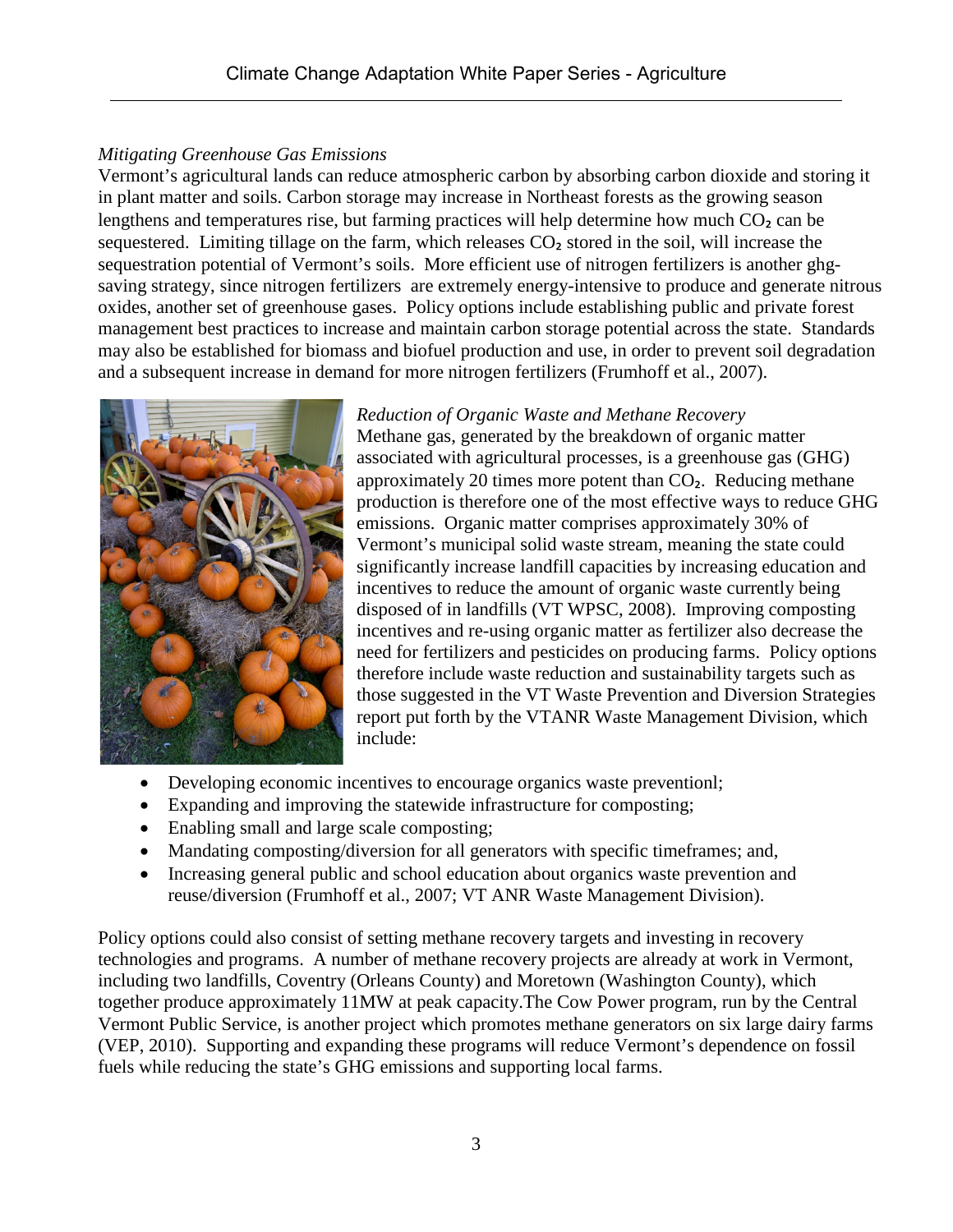# **What's already being done?**

The Vermont Department of Agriculture is already pursuing emissions-reduction strategies with the 25 x' 25 Initiative, a project which aims to generate 25% of Vermont's energy needs from renewable energy by the year 2025. Seventy-nine percent of that renewable energy is expected to come from farms, and a number of programs are already in place to generate that transition. The 25 x' 25 steering committee has included renewable energy projects in wind, hydro, solar, biomass, and geothermal power, all of which are expected to help offset the power Vermont currently draws from fossil fuels. The 2010 Report also includes plans to improve energy efficiency technology to decrease our reliance on natural resources, reduce and improve usage of agricultural waste, and improve the production of energy crops.

## **Short-term Adaptation Strategies**

A number of programs and initiatives already exist that will help the agricultural industry adapt to the changes posed by regional climate change, including:

- Quarantining invasive and noxious plant species and pests;
- Supporting local food initiatives through the Healthy Workplace initiative and state purchasing efforts;
- Using Farm Bill programs to re-establish buffer zones along waterways; and,
- Promoting methane recovery and reduction initiatives, such as Cow Power and the use of anaerobic digesters.

Looking ahead, Vermont may consider focusing on a few areas to strengthen agriculture's resistance to climate-related impacts:

- *Local Support* **-** Small family farms are particularly at risk. Even the comparatively "low-risk" actions farmers can take to address impacts associated with climate change may have huge implications for small farms with very low profit margins and limited capital. Altering planting and harvest dates and experimenting with different crop varieties all involve periods of high risk. The decrease in productivity may be enough to put many small or family farms out of business. Taking proactive steps to support local farming is arguably one of the most important strategies to combating climate change and preserving Vermont's agrarian heritage. The demand for local food will likely continue to increase, due to the growing interest in local agriculture and the anticipated increases in energy and transportation costs. Therefore, supporting small-scale farms that supply food to their local areas is a good climate change response strategy.
- *Crop Diversity* Increasing the diversity of crops grown on Vermont farms, as well as genetic diversity within crop species, will help farmers weather changes in pests, temperatures, and precipitation. (USGCRP, 2010; Frumhoff et al., 2007).
- *River Management* The economic viability of Vermont farms and the protection of prime agricultural soils, depend upon the long-term stability of river systems and the quality of river resources. Therefore, an important step is to establish vegetated river corridors in order to accommodate naturally stable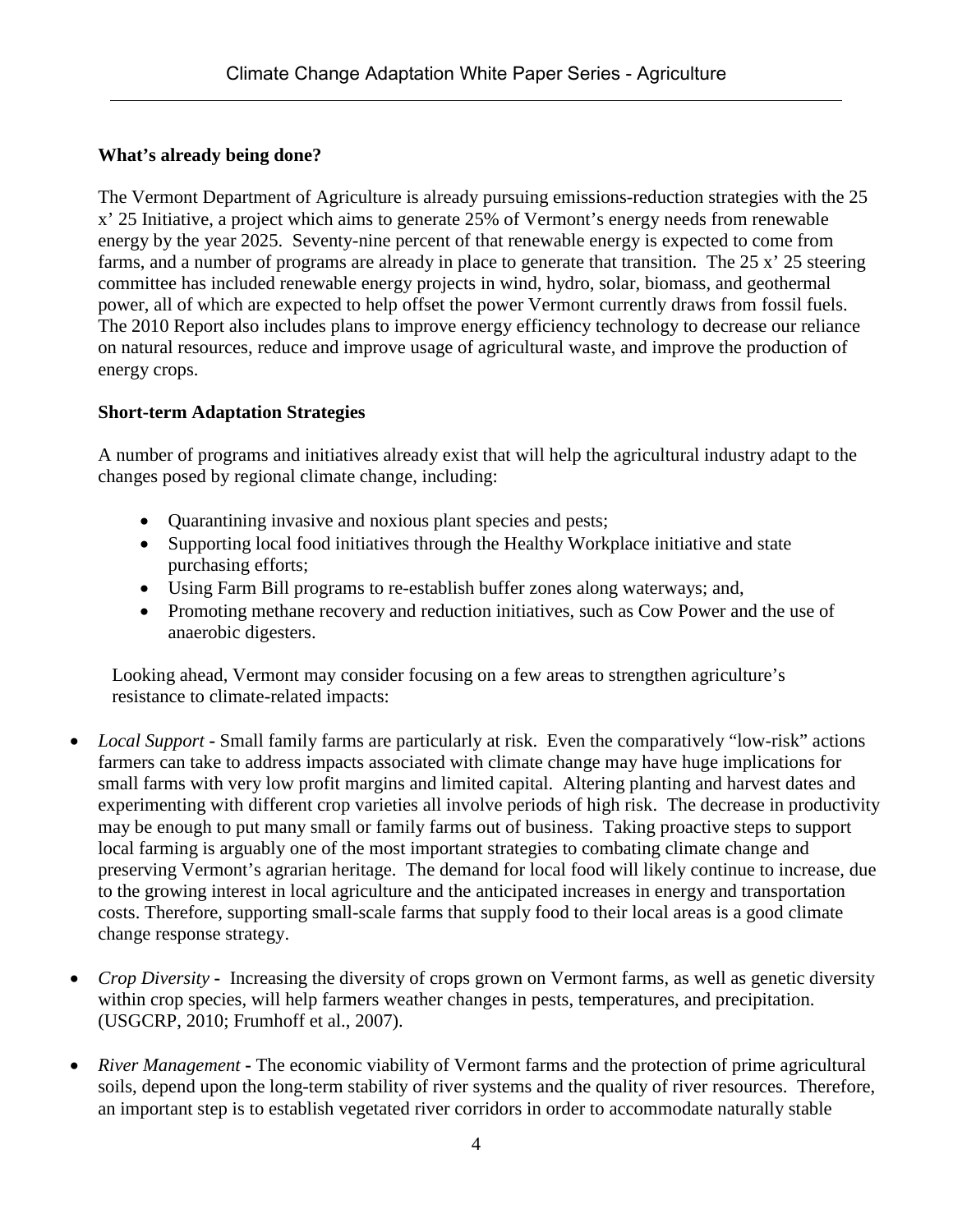"equilibrium" condition. Healthy, naturally stable streams allow for the re-establishment and maintenance of the river and floodplain connection which ameliorate the impacts of flooding and attenuate nutrient pollution loading into receiving waters. (VRMP, 2010).

- *Irrigation Efficiency* Precipitation is expected to increase overall in Vermont, but low-flow periods are expected to arrive earlier and remain longer in the late summer and early fall, right when heat, evaporation and demand for water all peak. Water supply management strategies and efficient irrigation may become essential for late summer and fall crops. (Frumhoff et al., 2007; VRMP, 2010).
- *Research Needs* The longer growing season has the potential to create opportunities for Vermont farmers, if they can identify the crops that will prosper in warmer, more variable climate conditions (Maine DEP, 2009). The first steps toward addressing these changes may include experimenting with new planting and harvest dates and new species varieties (Frumhoff et al., 2007). However, experimentation introduces significant financial risk, especially for farms with small profit margins. To assist farmers in determining the best crop portfolio for their farm, an analysis is necessary to evaluate different varieties' adaptability to higher temperatures, flooding, and drought (Frumhoff et al., 2007). This research should focus on identifying crops that can grow more successfully for the next 10 or 20 years, taking into account the expected continuing changes in climate and growing seasons.

# **Next Steps**

Vermont's agriculture industry is vulnerable to the impacts of climate change, and should actively pursue research and policy initiatives to improve the state's adaptability to changing conditions. Some future research may include:

- Identifying and pursue collaborative research opportunities with university of Vermonties state and Federal agencies, and other interested and affected parties to:
	- Identify species varieties that will be able to adapt to changes in temperature and precipitation;
	- Determine which forest and farm management strategies would result in net carbon and/or nutrient sequestration;
	- Improve our short and long-term precipitation and temperature forecasting ability;
	- Improve climate monitoring; and,
	- Track indicators of vulnerability to evaluate and, if necessary, adjust adaptation strategies.
- Pursuing and implement policies that establish standards for long-term waste reduction andmethane recovery;
- Pursuing and implement policies that reduce greenhouse gas emissions and encourage the application of alternative energy sources at the farm; and,
- Accommodating long-term natural stream stability, where possible, through river corridor protection.